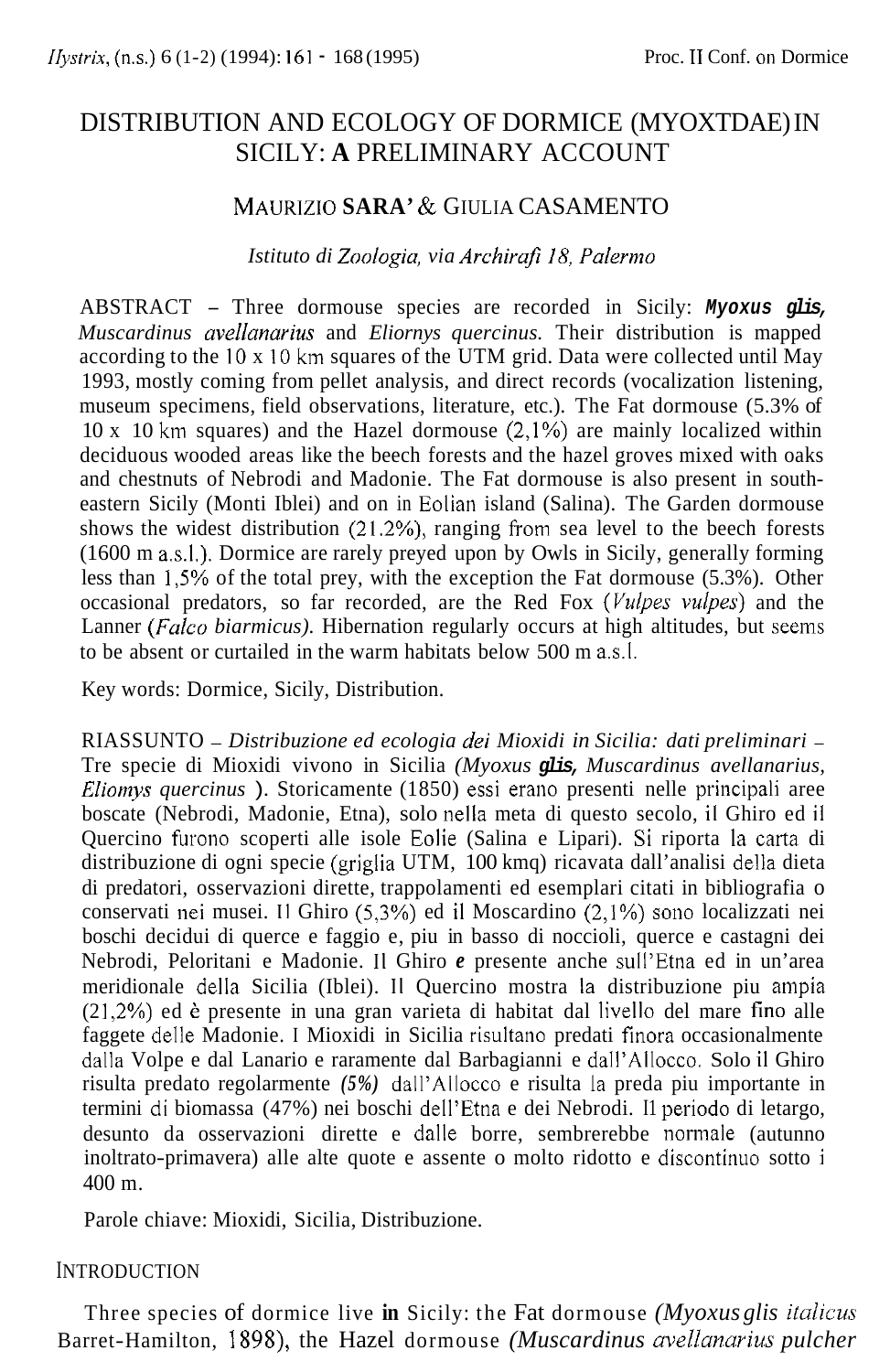Barret-Hamilton, 1898) and the Garden dormouse *(Eliomys quercinus dichrurus* Rafinesque, 1814). The last species is present with a subspecies *E.g. liparensis* Kahmann,l960 on Lipari island (Eolian archipelago). However, Godena et al. (1 978) found no significant biochemical differences between *liparensis* and *dic hrurus.* 

The only data available for the 19th century are from Mina'-Palumbo (1844, 1868) and Doderlein (1872). These Authors reported the three species for the largest wooded areas of Sicily (Etna, Nebrodi and Madonie). Hazel dormouse was found in the hazel *(Corylus avellana)* and chestnut *(Castanea sativa)* wooded areas.

Since then the presence of the Fat dormouse was recorded by Cristaldi  $\&$ Amori (1982) on the island of Salina (Eolian archipelago), and the Garden dormouse was reported by Kahmann (1960) from the island of Lipari (Eolian archipelago).

The ecology and distribution of Dormice in Sicily have never previously been studied. At the end of the 1970s, the Sicilian Society of Natural Science launched the Atlas Faunae Siciliae Project, and in 1986, after the success of the first Atlas of Birds of Sicily (Massa, 1985), data collection for the Mammal Atlas was started.

**In** the present contribution we deal with the distribution and ecology of dormice on the island of Sicily.

# **METHODS**

Dormice distribution was plotted on the 10 **x** 10 km squares of the U.T.M. grid (Sicily  $= 283$  squares, surrounding archipelagos  $= 14$ ). Only data after 1970 were considered relevant to the present distribution. They mainly consisted of:

- trapping data, dead animal recoveries and field observations

- museum specimens and published data

- pellet analysis.

For pellet data we recorded also the habitat features (vegetation and altitude) within a radius of  $1.5 \text{ km}$  from the roosting site of the predator.

Published data on the trophic ecology of diurnal and nocturnal raptors in Sicily (Massa et al., 1991 and references therein; Sara, 1990 and references therein) permitted us to evaluate the predation suffered by dormice. By considering only fresh pellets, less than one month old, it was also possible to gain some information about annual activity patterns.

## RESULTS

## DISTRIBUTION

The available data permitted to draws the distribution map of each species (Figs. 1-3) and the percentage of the UTM grid squares in which they are present (Table 1). Only a slight increase in frequency, due to the new exploration carried out, occurred from 1988 (Catalisano et al., 1989) to 1993.

The Fat dormouse is present in the northern ridge of Sicily, from the Peloritani mountains to the Madonie range, throughout the Nebrodi and Etna ranges. It lives mainly in deciduous temperate forests between 800 and 1800 in above sea level: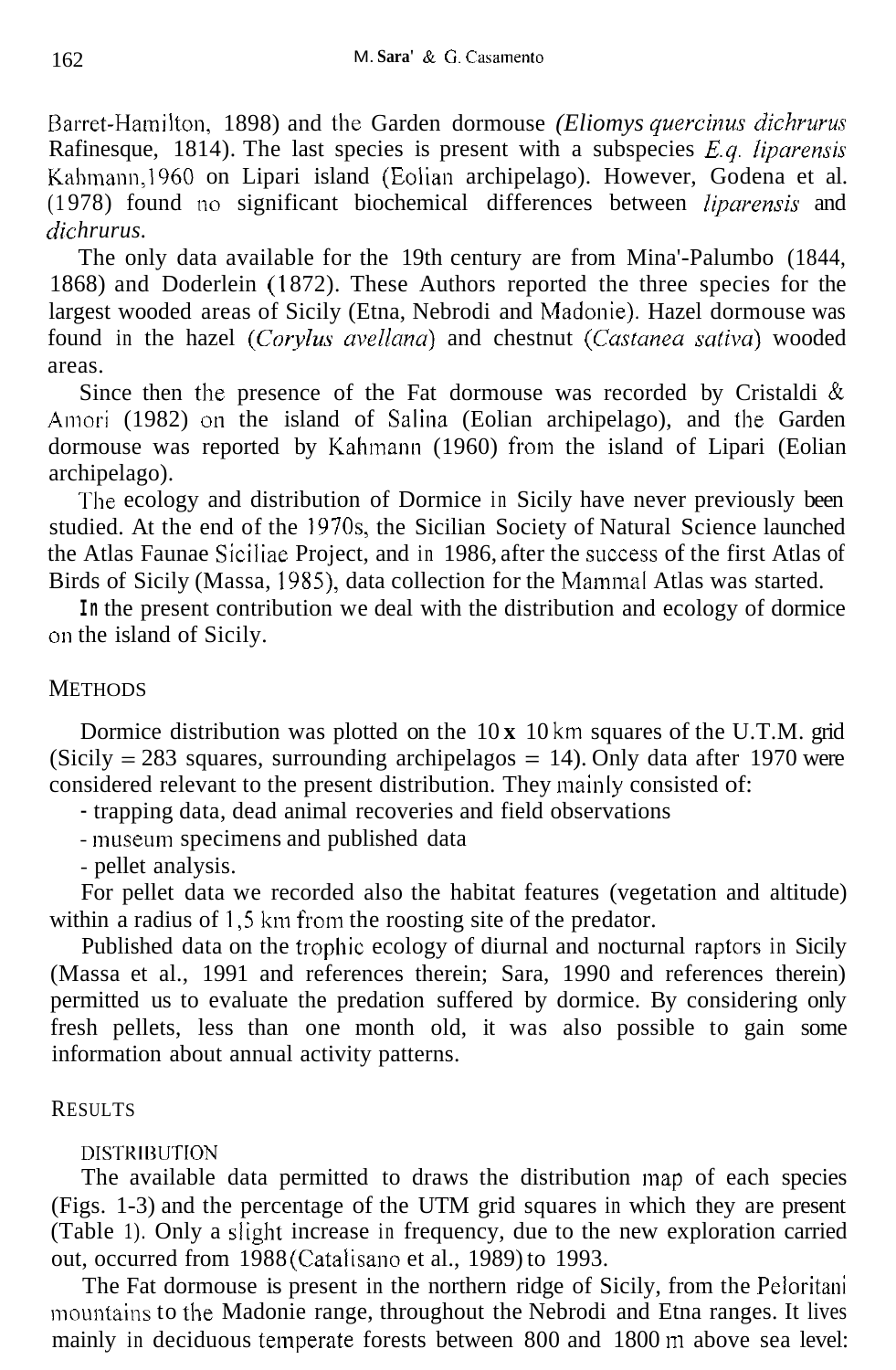namely in beech forests of the colchian and subatlantic belt and in deciduous oak woods of the samnitic belt. The beech formations belong to the *Aquifolio-Fagetum*  Pignatti (1979) in the Nebrodi range and to the *Anthrisco-Fagetum* Hofmann (1965) in the Madonie. The oak formations are mostly composed of turkey oak *(Quercus cerris)* or pubescent oak *(Q. pubescens)* mixed, mainly in the Nebrodi area, with chestnut and hazel. It is also present, though more rare, on the warmer slopes (600-800 m) where the hazel and chestnut are intermingled with orchards, olive groves and sometimes evergreen oaks *(Q ilex* and *Q. Suber).* 



Fig. **1** -Distribution of **the** Garden dormouse in Sicily.

In the Madonie mountains it lives in the mixed oak formation in the area of Gibilmanna around 1000 **in.** In October 1992, a dead animal was found in a mature evergreen oak wood *(Q. ilex)* around I100 m at Piano Zucchi. No other information is available about its distribution in the beech forests from this area.

In the Etna area it has been observed both on the eastern and the western side of the volcano in mixed pine-oak woods (*Pinus laricius*), and in hazel groves from  $1100 \text{ m}$  to  $1600 \text{ m}$  a.s.

Away from the northern ridge it was found by Amori et al. (1986) only in a south-eastern area (Iblei) of the mediterranean arid vegetational belt at 400-500 m a.s.1.

The Fat dormouse is also present on the island of Salina in the Eolian archipelago (max altitude 960 m a.s.l.). In this island it has been observed (Zava pers. com.) in the densest chestnut stands. Cristaldi  $\&$  Amori (1988) argued that

**In the contract of the contract of the contract of the contract of the contract of the contract of the contract of the contract of the contract of the contract of the contract of the contract of the contract of the contra**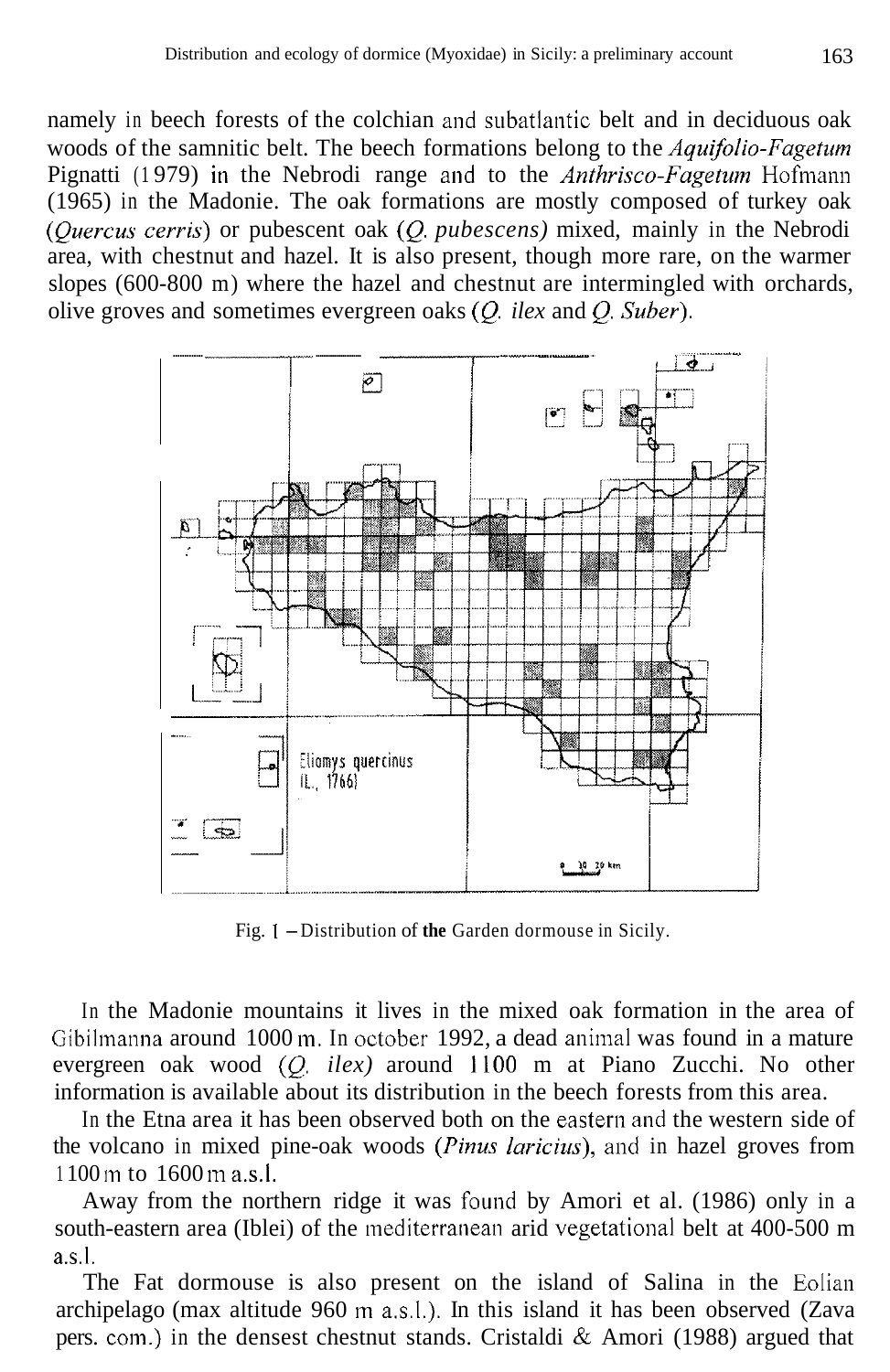both the Fat dormouse and the chestnut were introduced there during Roman times, for culinary purposes.



Fig. 2 - Distribution of the Fat Dormouse in Sicily.



Fig. 3 - Distribution of the Hazel Dormouse in Sicily.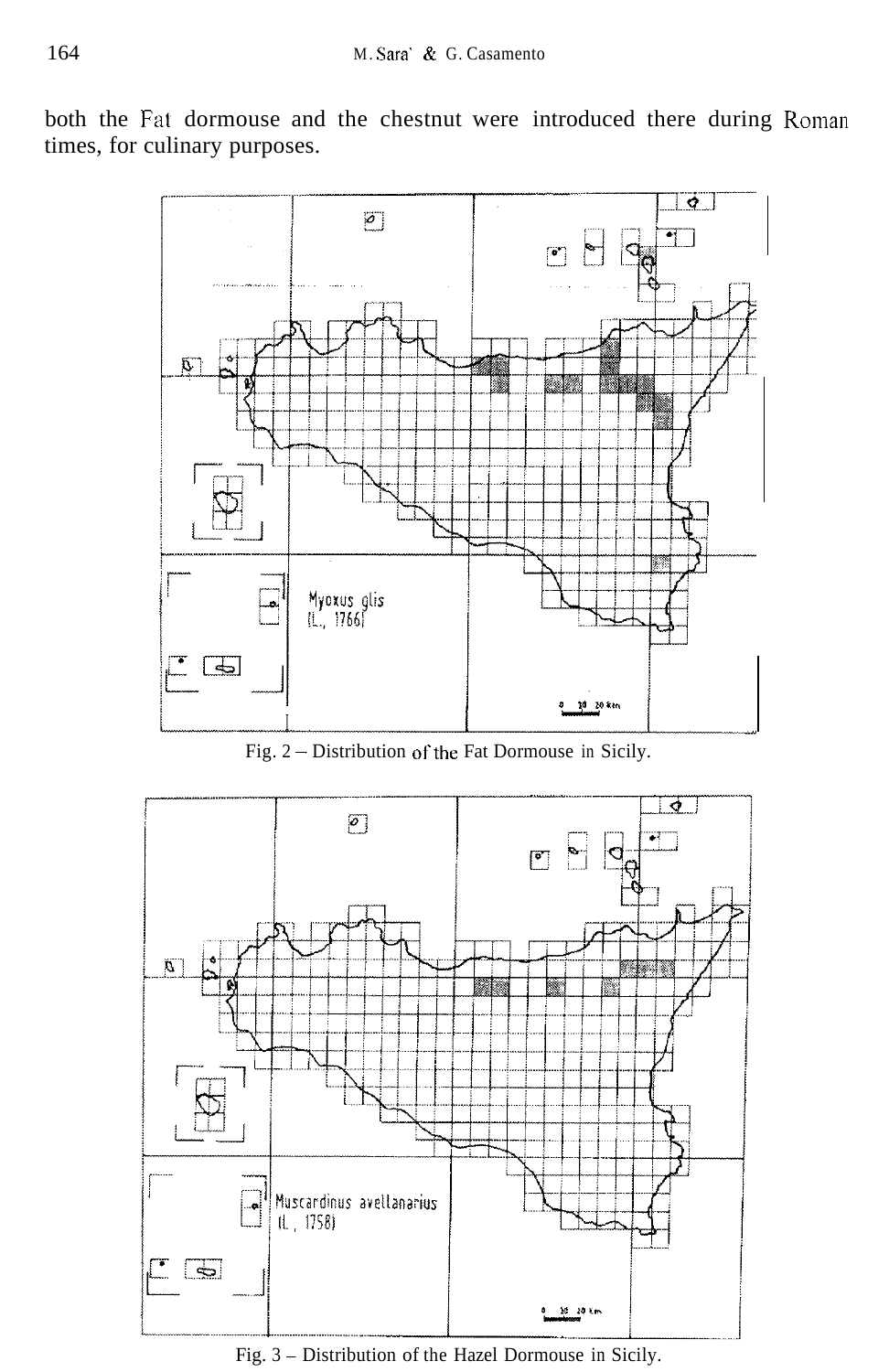|                                          |             |      |          |           |                 |              |                                                                                     | <b>GROVES</b><br><b>OLIVE</b>  | Western Sicily Mid-Western<br>Sicily |             | $\frac{22}{380}$ ០០០                                      |              |                   |                 |                                 |                         |                   |                |              |                               |                 |
|------------------------------------------|-------------|------|----------|-----------|-----------------|--------------|-------------------------------------------------------------------------------------|--------------------------------|--------------------------------------|-------------|-----------------------------------------------------------|--------------|-------------------|-----------------|---------------------------------|-------------------------|-------------------|----------------|--------------|-------------------------------|-----------------|
| $\frac{9}{6}$ (n = 14)                   |             | にご   |          | 7.1       | 0               | $\bullet$    |                                                                                     | <b>NARINE CONTROL</b>          |                                      |             | $\circ$ $\circ$                                           | $\mathbf{H}$ | 89.9              |                 | <b>SUBURBAN</b>                 | Western Sicily          | 0                 | $\circ$        | $\circ$      |                               | 66.1<br>322     |
|                                          |             |      |          |           |                 |              |                                                                                     | WETLANDS                       | Eastern Sicily                       |             | $\circ \circ \circ$                                       |              | $\frac{100}{650}$ |                 | <b>AVO-SNId</b><br><b>WOODS</b> | Eastern Sicily          |                   | $\circ$        | $\circ$      | $\overline{5}$                |                 |
| SICILIAN ARCHIPELAGOS<br>N° IJTM squares |             |      |          |           |                 |              |                                                                                     | <b>OAK-WOODS</b>               | Eastern Sicily                       | $\circ$     | $14.3$<br>$96.3$                                          |              |                   |                 |                                 | Mid-Northern<br>Sicily  | $\circ$ $\exists$ |                | $\circ$      | 58,2                          |                 |
| % ( $n = 283$ )                          | 18.4        | 21,2 |          | 53<br>53  |                 | $1,8$<br>2.1 |                                                                                     | <b>OAK-WOODS</b>               | Western Sicily                       |             | $\circ \circ \circ$                                       |              |                   | 75,5<br>1778    | BEECH FORESTBEECH FOREST        | North-Eastern<br>Sicily | $\frac{5}{3}$     |                | $\circ$      | $62,6$<br>$206$               |                 |
| N° IJTM squares<br>SICILY                | 52          | 60   |          | <b>25</b> | s               | <b>T</b>     |                                                                                     | CEREAL<br><b>FIELDS</b>        | Eastern Sicily                       |             | 00082                                                     |              |                   |                 | <b>ECOTONES</b>                 | Eastern Sicily          | $\circ$           |                |              | $\frac{15}{0}$<br>66.7<br>537 |                 |
|                                          |             |      |          |           |                 |              |                                                                                     | <b>CEREAL</b><br><b>FIELDS</b> | Western Sicily                       |             | $\circ$ = $\frac{3}{3}$<br>$\frac{3}{3}$<br>$\frac{3}{3}$ |              |                   |                 | <b>OAK-WOODS</b>                | Western Sicily          | $\circ$           | $\circ$        |              | $0.37$<br>$7.4$<br>$7.4$      |                 |
|                                          | E quercinus |      | $U$ glis |           | M. avellanarius |              |                                                                                     | <b>CEREAL</b><br><b>FIELDS</b> | Mid-Western<br>Sicily                |             |                                                           |              | 93.6              | 3194            | ROCKY-DRY<br>AREAS              | Western Sicily          |                   | $\circ$        | 0,6          | $62,4$<br>351                 |                 |
|                                          |             |      |          |           |                 |              | Tab. 2 - Percentage of Dormice in the prey of Owls in different habitats of Sicily. | Tyto alba                      |                                      | Myoxus glis | M. avellanariiks                                          | E. quercinus | % MAMMALS         | N OF PREY ITEMS | Strix aluco                     |                         | Myoxus glis       | M avellanarius | E. quercinus | % MAMMALS                     | N OF PREY ITEMS |

Tab. I - Number and frequency (%) of I0 s10 kin squares, where dorinicc were found in Sicily and surroundings islands; above = data till Dcccniber 1988 Tab. 1 – Number and frequency (%) of 10 x10 km squares, where dormice were found in Sicily and surroundings islands; above = data till Deceniber 1988<br>(Catalisanoet al. 1989) below in bold = data till May 1993 (present stud (Catalisano et al. 1989) below in bold = data (ill May 1993 ( present study).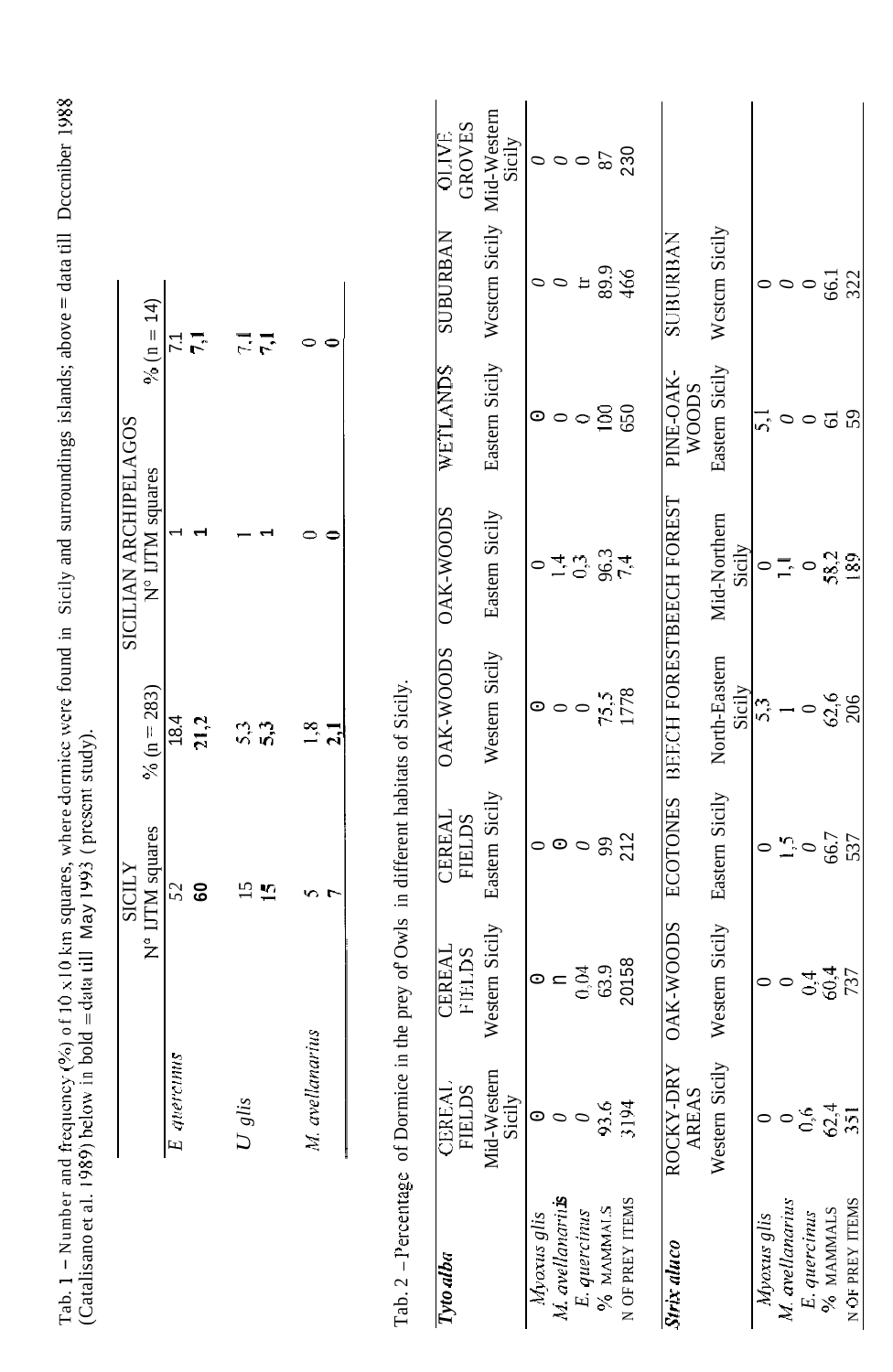The Hazel dormouse is the rarest species and is found only in some localities in the northern ridge and in the Etna. In these areas it is sympatric with the Fat dormouse. Both dormice live in the same deciduous temperate forests, in the subatlantic and in the samnitic belt, where the former has been recorded up to 1600 in. It is also present at lower altitudes (500-800 m) on the warmer slopes of the river valleys (the so-called fiumare) of Nebrodi and Peloritani, in mixed hazel and chestnut stands.

The Garden dormouse has the widest distribution and is widespread in a variety of habitats ranging from sea level up to 1600 m a.s.1. It occupies both the sclerophyll and the deciduous biomes, ranging from the mediterranean arid *(Oleo-Ceratonion),* normally cultivated areas, to the subatlantic vegetational belt, but in the latter formation it has been, so far, recorded only on the Madonie range *(Anthrisco-Fagetum)*. It lives even in arid rocky habitats (e.g. Penisola di S. Vito 10 Capo, Monte Cane, etc.) where the sclerophyll vegetation is very scattered, degraded or completely absent. It was observed even in artificial woods *(Eucalyptus* spp.) and in pine stands *(Pinus halepensis)* at sea level (Foce del Belice and Pineta di Vittoria).

### PREDATION

The dormice are infrequently preyed upon by Vipers, diurnal and nocturnal Raptors and Carnivores in peninsular Italy and Europe (Schauenberg, 1981; Bertolino & Dore, 1991; Contoli et al., 1991; Capula & Luiselli, 1990).

A complete estimation of the predation on dormice in Sicily is not yet possible due to lack of information about the trophic niche of the Marten *(Martes martes)*, the Wild Cat *(Felis silvesfris)* and the Viper *(Vipera aspis).* 

Among the other species, whose diet has been studied in Sicily, only four were found to prey on dormice. Fais et al. (1991) reported a single case of predation upon the Garden dormouse by the Red Fox *(Vulpes vulpes),* out of 539 faeces  $(0.19%)$  analized from different locations. Massa  $(1981)$  found no dormice in the diet of 14 species of diurnal and nocturnal raptors.

However in another study (Massa, 1991) two Garden dormice were found among the prey of the Lanner Falcon *(Falco biarmicus)*, representing 5,7% of the mammals taken (0,23% of the total prey items).

Subsequent studies on the trophic ecology of owl species (Sara, 1990 and references therein) showed that only two (Tawny Owl, *Strix aluco* and Barn Owl, *Tyro alba)* prey upon dormice (Table 2).

The Barn Owl occasionally takes the Garden dormouse, which is the only species that generally overlaps its habitat, and **in** the Nebrodi oak woods it preys also on the Hazel dormouse. The low percentages of predation can be due to its rarity in these habitats.

Dormice are slightly more represented in the diet of the Tawny Owl, the Fat dormouse being the species most often taken (5%) in the Nebrodi and in the Etna ranges. However, it is necessary to emphasize that the Fat dormouse represents 47% of the total biomass consumed by the Tawny Owl in these areas. During summer and fall, it is even ranked as the first species **in** order of importance among various preys.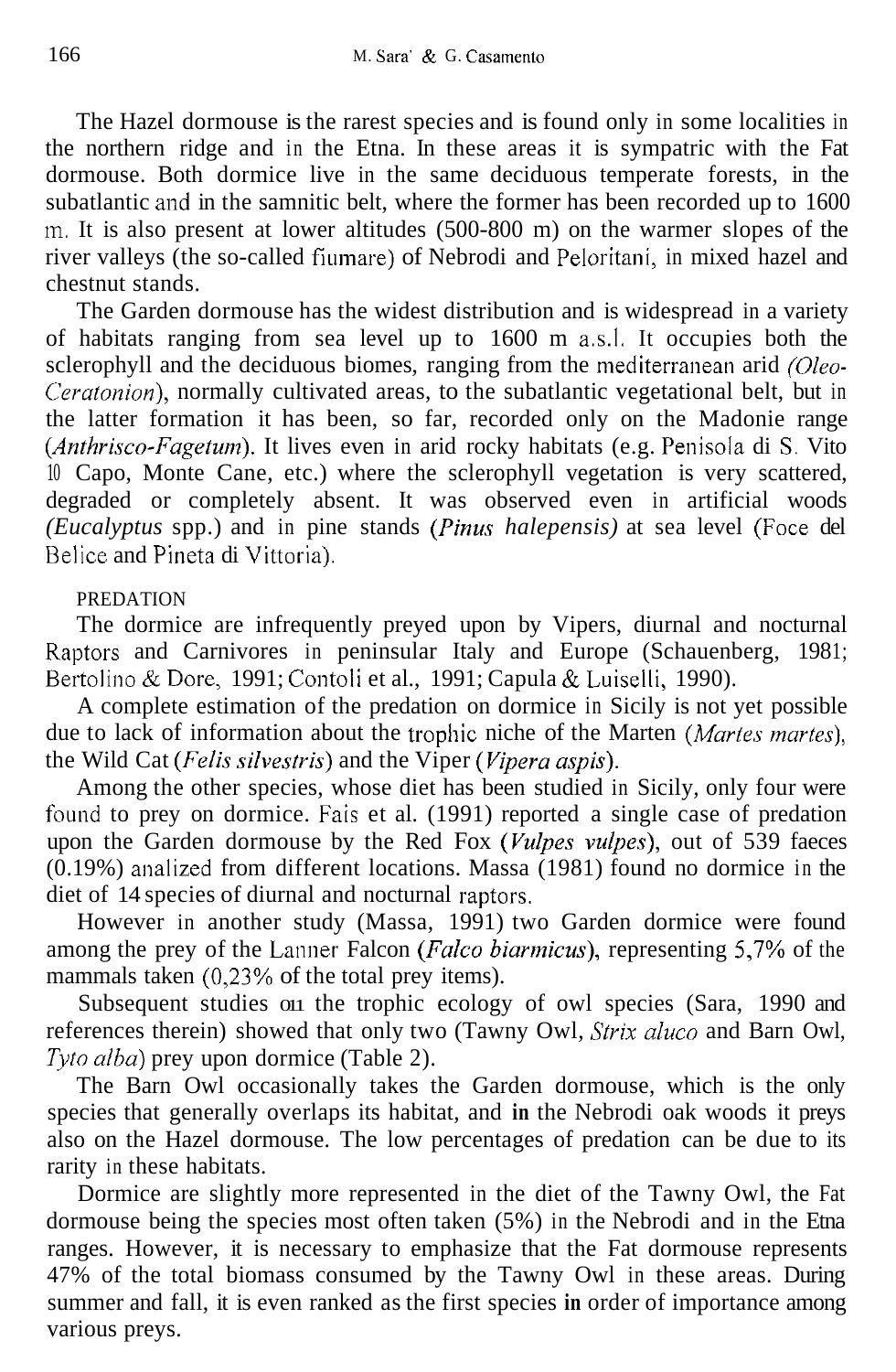#### ACTIVITY

The occurrence of specimens recovered in fresh pellets and the field and trapping observations allow a preliminary description of the annual activity of dormice (Table **3).** Hibernation of the Garden dormouse, is reduced or is intermittent in the mediterranean climate; where this species can also breed twice a year (Moreno, 1988).

Tab.  $3 -$  Activity of dormice in Sicily according to month.  $A =$  remains in fresh pellets;  $B =$  direct observations, museum specimen labels:  $C = live$ -trapped at 1600 m a.s.l.; abs = not trapped at 1600 m a.s.1.; Each symbol **(x)** refers to a single record of presence in categories A, B and C.

| C | A<br>x | B | C |
|---|--------|---|---|
|   |        |   |   |
|   |        |   |   |
|   |        |   |   |
|   |        |   |   |
|   |        |   |   |
|   | x      |   |   |
|   | x      |   |   |
|   | x      |   |   |
|   | xх     |   |   |
|   | xх     |   |   |
|   | XX     |   |   |
|   |        |   |   |
|   |        |   |   |
|   |        |   |   |

On the basis of these preliminary data, it is possible that hibernation occurs only at higher altitudes (800-1800 m) in Sicily. In these montane areas all the Fat dormouse records are concentrated in July and October. The other two species occur in pellets throughout the year, but all the available records during the cold season (November-March) generally came from low altitudes (0-500 m a.s.l.) and coastal habitats. At higher altitudes (1600 m) the Garden dormouse has been trapped only from June to September.

ACNOWLEDGEMENTS - Many collaborators to the Atlas Project contributed with personal observations to draw the distribution maps. We thank also Drs. P. Madonia, L. Zanca, S. Fanara and N. Scimo for their help during the trap sessions.

#### **REFERENCES**

- AMOR1 G., CRISTALDI M., CONTOLI L., 1986 Sui Roditori (Gliridae, Arvicolidae, Muridae) dell'Italia peninsulare ed Insulare in rapporto all'ambiente bioclimatico mediterraneo. Animalia, 11 (1-3): 217-269.
- BERTOLINO S., & DORE B., 1991 Dati preliminari sulla dieta della Faina *(Martes foina*) nel parco regionale "La Mandria" (Torino). In: Atti **I1** Convegno nazionale biologi selvaggina, Suppl. Ric. Biol. Selv., XIX: 643-646.